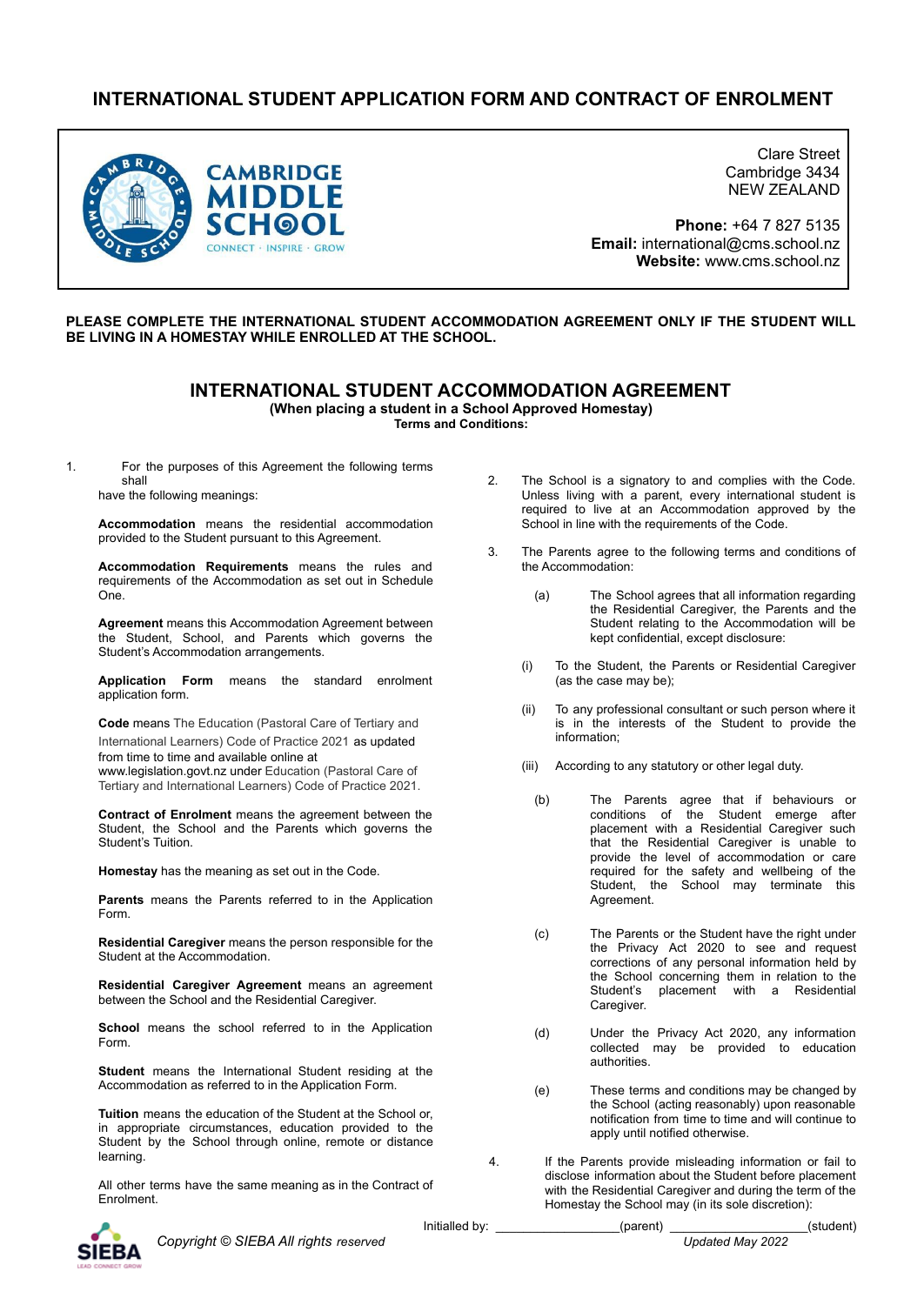- (a) Charge the Parent such fees as required to pay for extra requirements due to providing misleading information or the lack of disclosure; or
- (b) Terminate this Agreement.
- 5. The initial appointment and ongoing engagement of the Residential Caregiver is subject at all times to:
	- (a) the Residential Caregiver and the School entering into a Homestay Carer Agreement or a Designated Caregiver Agreement; and
	- (b) the School's usual requirements and policies relating to the Accommodation.
- 6. The School will ensure that to the best of its ability:
	- (a) The Accommodation provides a safe, positive and healthy environment for the Student and complies with the Code;
	- (b) The Residential Caregiver's appointment has not involved any form of gift (financial or otherwise) to or from a third party;
	- (c) The appointment of the Residential Caregiver does not represent any actual or perceived conflict of interest, and that any possible conflict of interest has been notified to the School;
	- (d) The Residential Caregiver will take all reasonable steps to ensure the Student's compliance with New Zealand laws (including, where appropriate, informing the Student of such laws), and will immediately report any possible legal breach to the School; and
	- (e) The Student only engages in lawful, responsible and positive recreational activities outside of School.
- 7. Unless otherwise agreed in writing by the parties, the Parents agree for the Student to travel and stay overnight within New Zealand in the care of their Residential Caregiver for not more than seven days where the travel does not involve the Student participating in any adventure activities or extreme sports, or result in the Student missing any scheduled school days.
- 8. The School will seek specific written agreement from the Parents for leisure travel or overnight stays of more than seven days or results in the Student missing any scheduled school days.
- 9. The Student will seek specific written agreement from the School before the Student, being a Student of any age, participates in any activities which are considered to be adventure activities or extreme sports. The School will only give such Agreement where approved by the Parents.
- 10. The School may take such measures as it considers appropriate (acting reasonably) to monitor compliance with the Code. This may include, without limitation, regular check-ins with both the Student and the Residential Caregiver.
- 11. Unless otherwise agreed in writing, the Student will be entitled to start their Homestay at the Accommodation 5 days before the Period of Enrolment (as that term is defined in the Contract of Enrolment) commencing and 5 days following the end date of the Period of Enrolment (as that term is defined in the Contract of Enrolment). Should this Agreement be terminated before the expiry of the Period of Enrolment the Student will be required to move out of the Accommodation

immediately. The School may, at its sole discretion, and without being required to do so, extend the time for the Student to vacate the Accommodation. Any such extension shall be given in writing and shall be without prejudice to the School's right to later insist that the Student immediately move out of the Accommodation.

## **Expectations**

- 12. The Student will comply at all times with the Accommodation Requirements and the Parents shall work with the School to ensure such compliance.
- 13. In the event that the Student is removed from a Residential Caregiver for any reason, the School will take all reasonable steps to find, over a reasonable period of time (as decided by the School in its absolute discretion), appropriate alternative approved Accommodation for the Student.
- 14. The Student will treat the Accommodation with due care and respect and the Student is liable for costs associated with repairing any damage caused to the Accommodation by the Student. For avoidance of doubt, the School is not responsible for any damage caused to the Accommodation by the Student.

### **Fees**

15. The Parents must pay all accommodation fees to the School according to the School's fee schedule as defined in the applicable Contract of Enrolment.

### **Termination**

- 16. The School reserves the right to terminate this Agreement if the Student is in breach of the Accommodation Requirements.
- 17. If the Student is suspended, expelled or excluded from the School, the parties agree that this shall constitute a breach of the Accommodation Requirements and this Agreement may be terminated as a consequence.
- 18. Where this Agreement is terminated, fees may be refunded in line with School Policies.

### **General**

- 19. This Agreement shall be construed and take effect according to the non-exclusive laws of New Zealand. In relation to any legal action or proceedings arising out of or in connection with this Agreement, the Parents:
	- (a) submit to the non-exclusive jurisdiction of the Courts of New Zealand; and
	- (b) agree that proceedings may be brought before any Court including any forum constituted under the Arbitration Act 1996 within New Zealand, and waive any objection to proceedings in any such Court or forum on the grounds of venue or on the grounds that the proceedings have been brought in an inconvenient forum.
- 20. Notices given under this Agreement must be in writing and given to the addresses set out in the Application Form. Those sent by post will be considered to have been received ten (10) days after posting. The Parties agree that email correspondence is a suitable means of communication and emails will be considered to have been received when acknowledged by the party or by return email.
- 21. This Agreement contains the entire understanding of the parties and overrides any prior promises, representations, understandings or agreements.
- 22. The parties acknowledge that before signing this Agreement, they have had the opportunity to seek independent legal advice about its content and effect.



Initialled by: \_\_\_\_\_\_\_\_\_\_\_\_\_\_\_\_\_\_\_\_\_(parent) \_\_\_\_\_\_\_\_\_\_\_\_\_\_\_\_\_\_\_\_(student)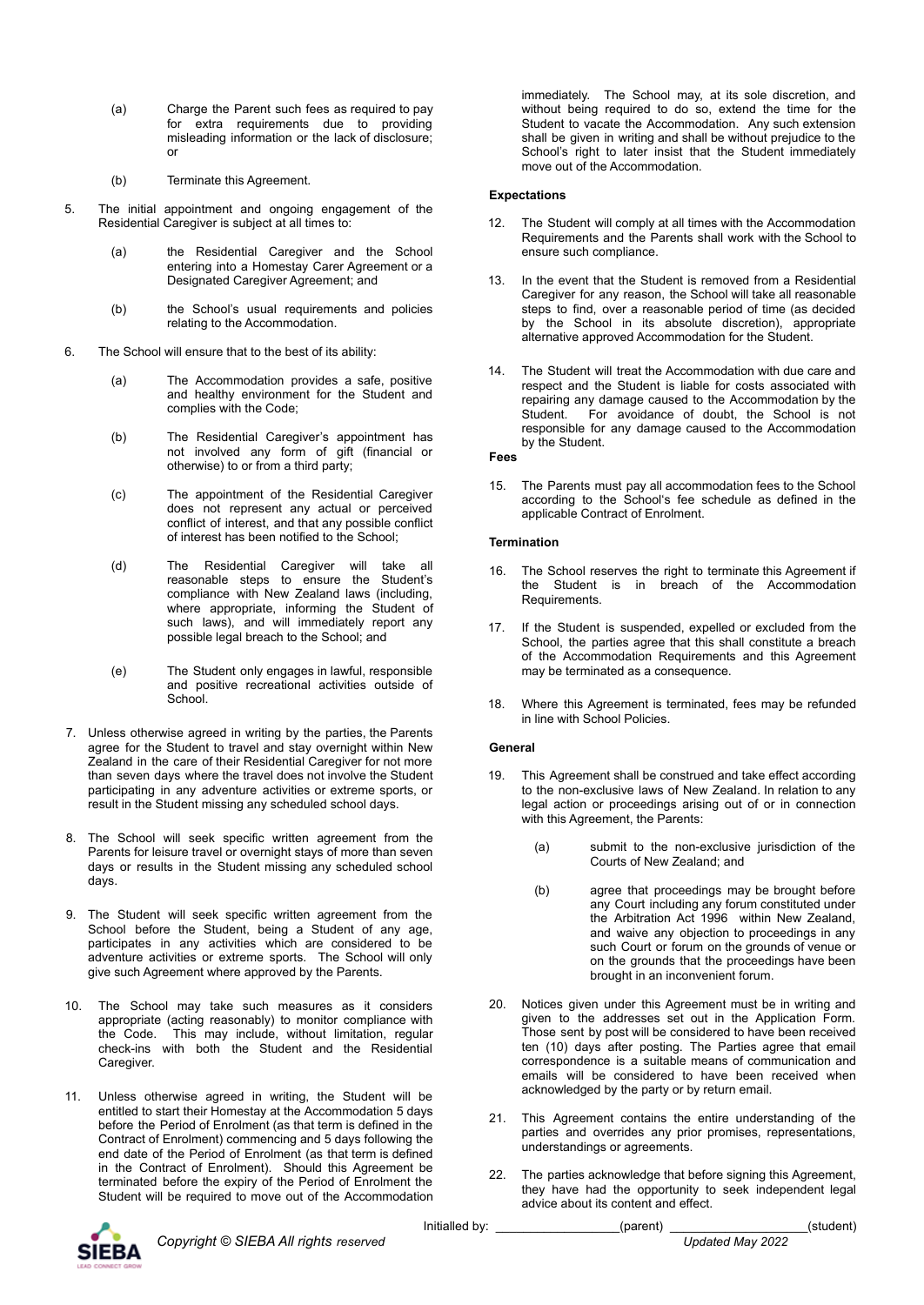## **Disputes**

23. The parties agree that any dispute in relation to this Agreement will be resolved in line with the Code and the School Policies.